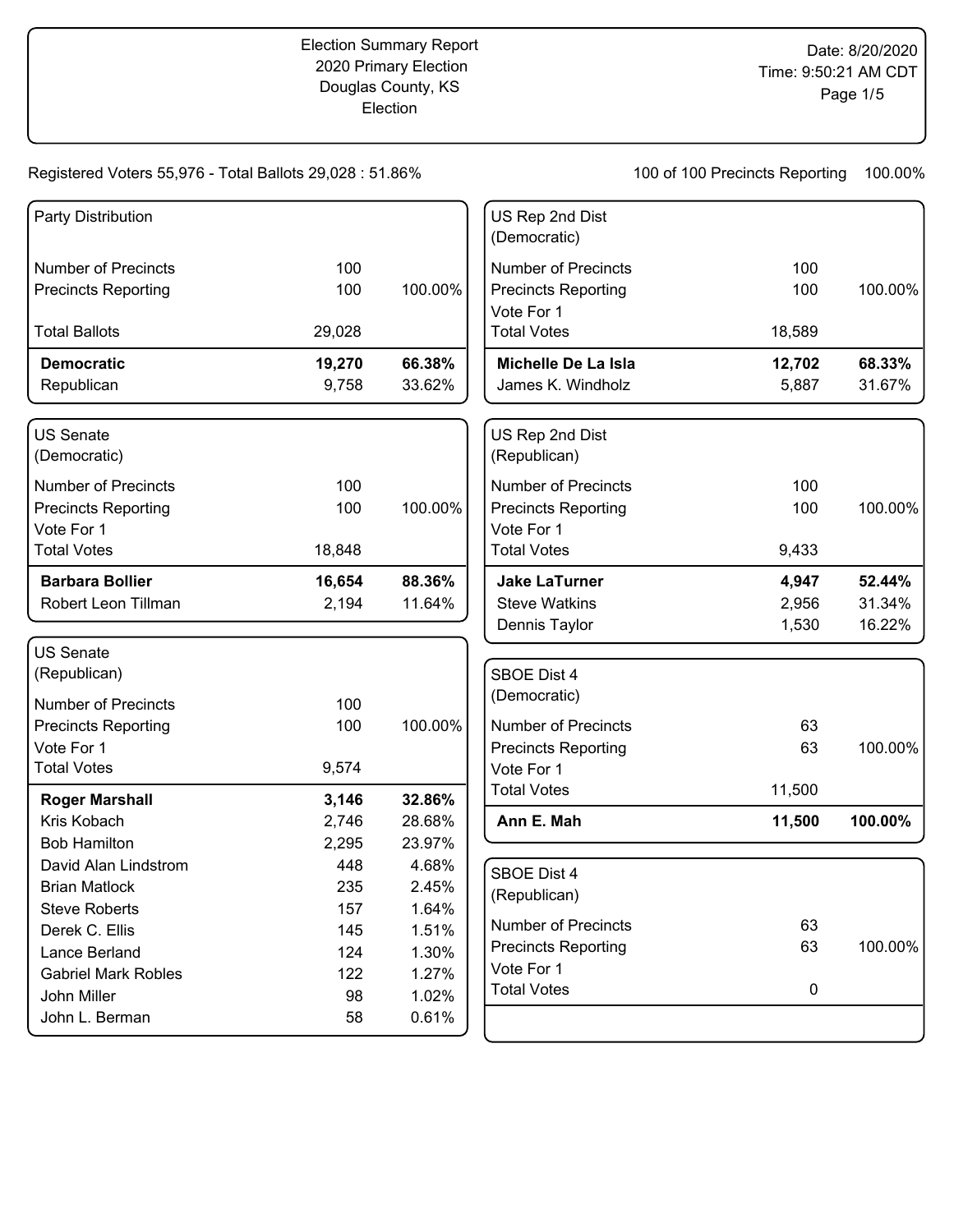Registered Voters 55,976 - Total Ballots 29,028 : 51.86% 100 of 100 Precincts Reporting 100.00% KS Sen 2 (Democratic) Number of Precincts 53 Precincts Reporting 63 Vote For 1 **Marci Francisco 11,429 100.00%** Total Votes 11,429 100.00% KS Sen 2 (Republican) Number of Precincts 53 Precincts Reporting 53 Vote For 1 Total Votes **0** 100.00% State Sen 3 (Democratic) Number of Precincts 37 Precincts Reporting 37 Vote For 1 **Tom Holland 5,604 100.00%** Total Votes 5,604 100.00% State Sen 3 (Republican) Number of Precincts 37 Precincts Reporting 37 Vote For 1 **Willie Dove 2,729 100.00%** Total Votes 2,729 100.00% State Sen 19 (Democratic) Number of Precincts 10 Precincts Reporting 10 Vote For 1 **Anthony Hensley 747 100.00%** Total Votes 747 100.00% State Sen 19 (Republican) Number of Precincts 10 Precincts Reporting 10 Vote For 1 **Rick Kloos 698 100.00%** Total Votes 698 100.00% State Rep 10 (Democratic) Number of Precincts 19 Precincts Reporting 19 Vote For 1 **Christina Haswood 2,621 70.72%** Brandon Holland 550 14.84% A.J. Stevens 635 14.44% Total Votes 3,706 100.00% State Rep 10 (Republican) Number of Precincts 19 Precincts Reporting 19 Vote For 1 Total Votes **0** 100.00% State Rep 42 (Democratic) Number of Precincts 7 Precincts Reporting 7 Vote For 1 Total Votes 0 100.00%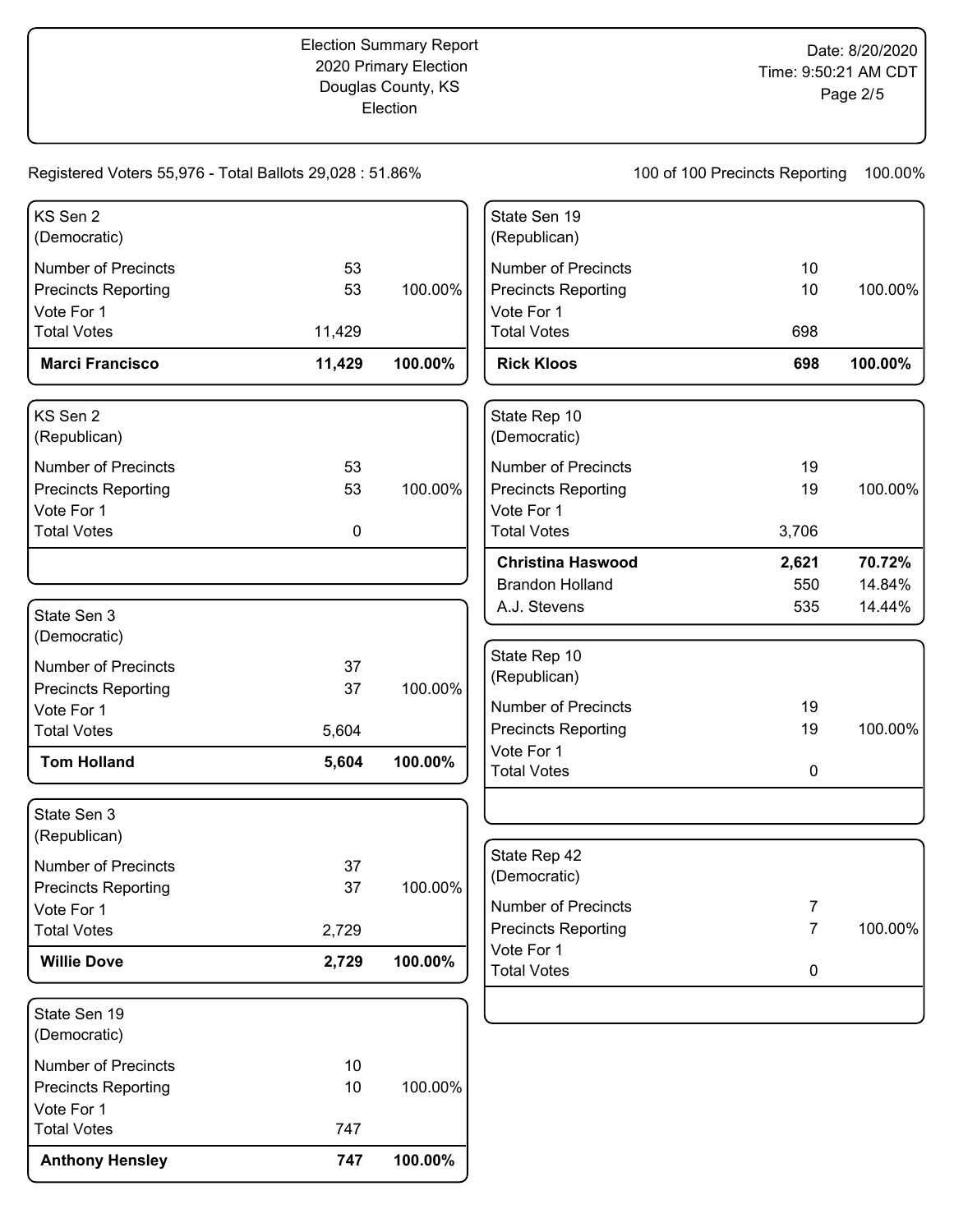|                                                          |                |                  | (Republican)                                             |                                |         |
|----------------------------------------------------------|----------------|------------------|----------------------------------------------------------|--------------------------------|---------|
|                                                          |                |                  | State Rep 54                                             |                                |         |
| <b>Total Votes</b><br><b>Mike Amyx</b>                   | 4,867<br>4,867 | 100.00%          | John Brosz                                               | 103                            | 100.00% |
| Vote For 1                                               |                |                  | <b>Total Votes</b>                                       | 103                            |         |
| Number of Precincts<br><b>Precincts Reporting</b>        | 30<br>30       | 100.00%          | <b>Precincts Reporting</b><br>Vote For 1                 | 3                              | 100.00% |
| (Democratic)                                             |                |                  | Number of Precincts                                      | 3                              |         |
| State Rep 45                                             |                |                  | State Rep 54<br>(Democratic)                             |                                |         |
|                                                          |                |                  |                                                          |                                |         |
| Vote For 1<br><b>Total Votes</b>                         | $\mathbf 0$    |                  | <b>Total Votes</b>                                       | $\pmb{0}$                      |         |
| <b>Precincts Reporting</b>                               | 16             | 100.00%          | Vote For 1                                               |                                |         |
| <b>Number of Precincts</b>                               | 16             |                  | <b>Number of Precincts</b><br><b>Precincts Reporting</b> | 25<br>25                       | 100.00% |
| State Rep 44<br>(Republican)                             |                |                  | State Rep 46<br>(Republican)                             |                                |         |
| <b>Barbara W. Ballard</b>                                | 4,375          | 100.00%          |                                                          |                                |         |
| <b>Total Votes</b>                                       | 4,375          |                  | Dennis "Boog" Highberger                                 | 4,417                          | 100.00% |
| Vote For 1                                               |                |                  | Vote For 1<br><b>Total Votes</b>                         | 4,417                          |         |
| <b>Number of Precincts</b><br><b>Precincts Reporting</b> | 16<br>16       | 100.00%          | <b>Precincts Reporting</b>                               | 25                             | 100.00% |
| State Rep 44<br>(Democratic)                             |                |                  | (Democratic)<br><b>Number of Precincts</b>               | 25                             |         |
|                                                          |                |                  | State Rep 46                                             |                                |         |
| Lance W. Neelly<br>Jim Karleskint                        | 377<br>352     | 51.71%<br>48.29% |                                                          |                                |         |
| <b>Total Votes</b>                                       | 729            |                  | <b>Total Votes</b>                                       | $\pmb{0}$                      |         |
| <b>Precincts Reporting</b><br>Vote For 1                 | $\overline{7}$ | 100.00%          | <b>Precincts Reporting</b><br>Vote For 1                 | 30                             | 100.00% |
| <b>Number of Precincts</b>                               | 7              |                  | <b>Number of Precincts</b>                               | 30                             |         |
| State Rep 42<br>(Republican)                             |                |                  | State Rep 45<br>(Republican)                             |                                |         |
| Registered Voters 55,976 - Total Ballots 29,028 : 51.86% |                |                  |                                                          | 100 of 100 Precincts Reporting | 100.00% |

| Vote For 1<br><b>Total Votes</b> | 155 |         |
|----------------------------------|-----|---------|
|                                  |     |         |
|                                  |     |         |
| Precincts Reporting              | 3   | 100.00% |
| Number of Precincts              | 3   |         |
| State Rep 54<br>(Republican)     |     |         |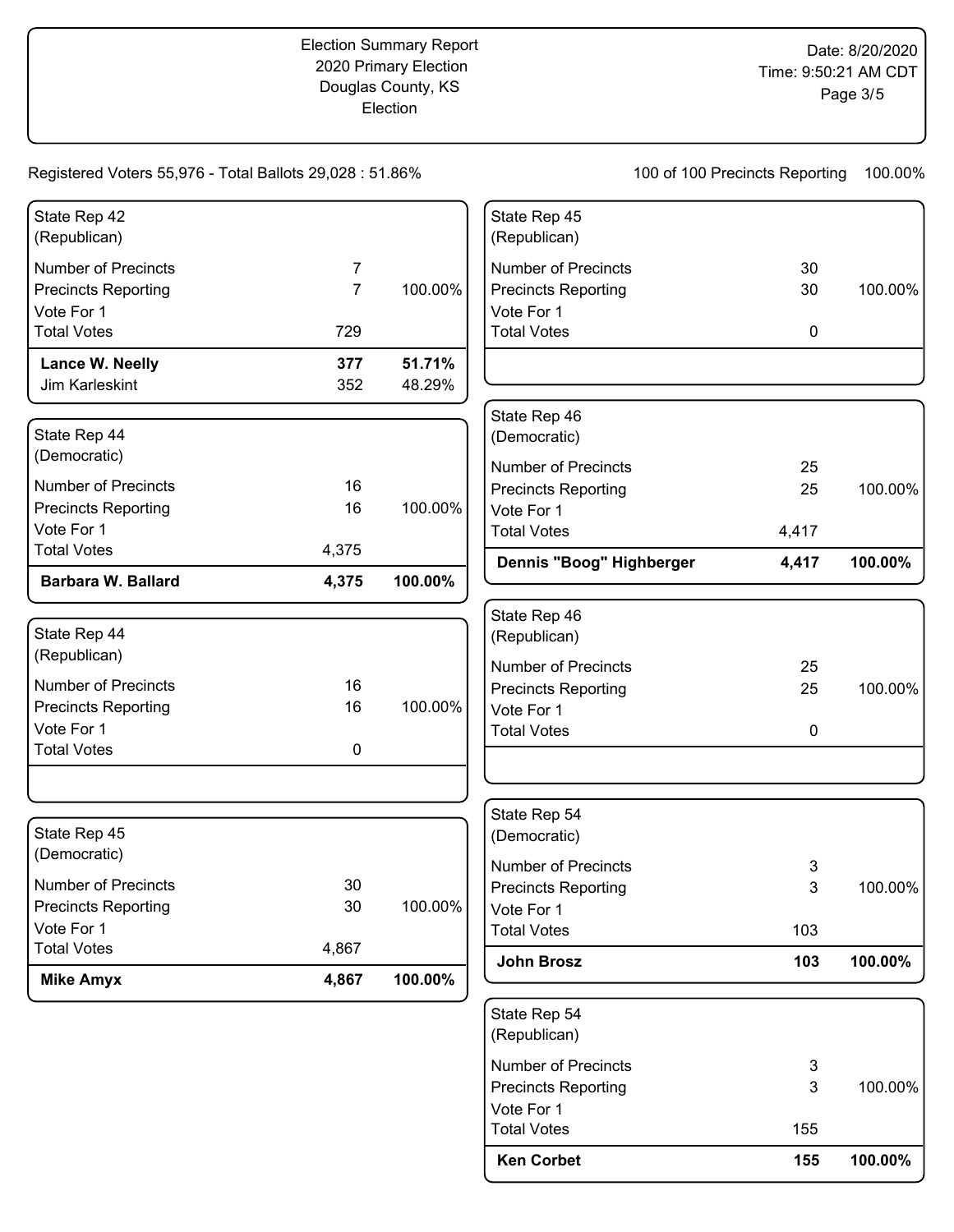Registered Voters 55,976 - Total Ballots 29,028 : 51.86%

100 of 100 Precincts Reporting 100.00%

| <b>Brett LaRue</b>                                                           | 2,146          | 100.00%          |                                                                                 |                |                  |
|------------------------------------------------------------------------------|----------------|------------------|---------------------------------------------------------------------------------|----------------|------------------|
| <b>Total Votes</b>                                                           | 2,146          |                  |                                                                                 |                |                  |
| <b>Number of Precincts</b><br><b>Precincts Reporting</b><br>Vote For 1       | 36<br>36       | 100.00%          | Vote For 1<br><b>Total Votes</b>                                                | 0              |                  |
| County Commissioner 2nd<br>(Republican)                                      |                |                  | <b>Number of Precincts</b><br><b>Precincts Reporting</b>                        | 100<br>100     | 100.00%          |
|                                                                              | 1,542          | 24.73%           | Co Clerk<br>(Republican)                                                        |                |                  |
| Nancy Thellman<br>Sara L. Taliaferro                                         | 2,344          | 37.59%           |                                                                                 |                |                  |
| <b>Shannon Reid</b>                                                          | 2,349          | 37.67%           | <b>Jamie Shew</b>                                                               | 17,170         | 100.00%          |
| Vote For 1<br><b>Total Votes</b>                                             | 6,235          |                  | Vote For 1<br><b>Total Votes</b>                                                | 17,170         |                  |
| <b>Precincts Reporting</b>                                                   | 36<br>36       | 100.00%          | <b>Precincts Reporting</b>                                                      | 100            | 100.00%          |
| <b>County Commissioner 2nd</b><br>(Democratic)<br><b>Number of Precincts</b> |                |                  | Co Clerk<br>(Democratic)<br><b>Number of Precincts</b>                          | 100            |                  |
|                                                                              |                |                  | Ronald Thacker                                                                  | 1,670          | 44.02%           |
| Vote For 1<br><b>Total Votes</b>                                             | 0              |                  | <b>Total Votes</b><br><b>Pam McDermott</b>                                      | 3,794<br>2,124 | 55.98%           |
| <b>Precincts Reporting</b>                                                   | 100            | 100.00%          | Vote For 1                                                                      |                |                  |
| <b>Number of Precincts</b>                                                   | 100            |                  | <b>Precincts Reporting</b>                                                      | 39             | 100.00%          |
| <b>District Attorney</b><br>(Republican)                                     |                |                  | <b>County Commission 3rd Dist</b><br>(Republican)<br><b>Number of Precincts</b> | 39             |                  |
| Charles E. Branson                                                           | 5,020          | 26.57%           |                                                                                 |                |                  |
| <b>Suzanne Valdez</b><br>Cooper Overstreet                                   | 7,554<br>6,321 | 39.98%<br>33.45% | <b>Shannon Portillo</b><br>Karen Willey                                         | 3,889<br>2,805 | 58.10%<br>41.90% |
| <b>Total Votes</b>                                                           | 18,895         |                  | <b>Total Votes</b>                                                              | 6,694          |                  |
| <b>Precincts Reporting</b><br>Vote For 1                                     | 100            | 100.00%          | <b>Precincts Reporting</b><br>Vote For 1                                        | 39             | 100.00%          |
| <b>Number of Precincts</b>                                                   | 100            |                  | <b>Number of Precincts</b>                                                      | 39             |                  |
| <b>District Attorney</b><br>(Democratic)                                     |                |                  | <b>County Commission 3rd Dist</b><br>(Democratic)                               |                |                  |